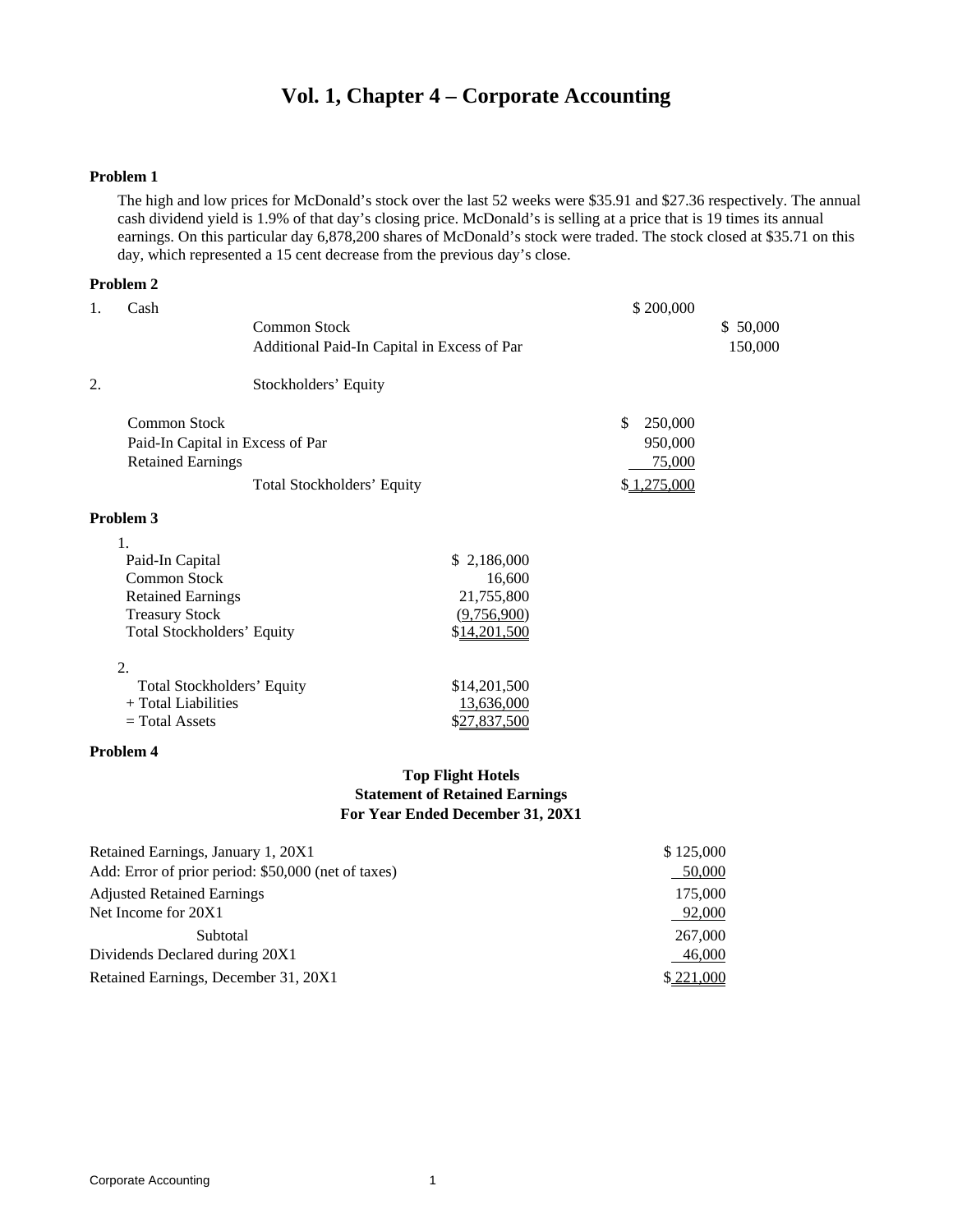# **Problem 5**

|                                         | Account   | Normal Balance |
|-----------------------------------------|-----------|----------------|
| <b>Common Stock</b>                     | Equity    | Credit         |
| <b>Bonds Payable</b>                    | Liability | Credit         |
| <b>Accounts Receivable</b>              | Asset     | Debit          |
| Additional Paid-In Capital—Common Stock | Equity    | Credit         |
| <b>Buildings</b>                        | Asset     | Debit          |
| <b>Retained Earnings</b>                | Equity    | Credit         |
| Wages Payable                           | Liability | Credit         |
| Land                                    | Asset     | Debit          |
| Equipment                               | Asset     | Debit          |
| <b>Treasury Stock</b>                   | Equity    | Debit          |
| Common Stock Subscribed                 | Equity    | Credit         |
| <b>Accounts Payable</b>                 | Liability | Credit         |
| Stock Dividend to be Distributed        | Equity    | Credit         |
| Preferred Stock                         | Equity    | Credit         |

# **Problem 6**

1. Recording this purchase at cost, the journal entry would be as follows:

|    | <b>Treasury Stock</b><br>Cash                                                                                                                                                           |    | \$200,000        |    | \$200,000        |
|----|-----------------------------------------------------------------------------------------------------------------------------------------------------------------------------------------|----|------------------|----|------------------|
|    | To record the purchase of 10,000 shares from the treasury at \$20 per share                                                                                                             |    |                  |    |                  |
|    | Cash<br><b>Treasury Stock</b><br>Additional Paid-In Capital (from Treasury Stock)<br>To record a sale of 4,000 shares from treasury at \$30 per share, with a cost<br>of \$20 per share |    | \$120,000        | S  | 80,000<br>40,000 |
| 3. | Cash<br>Additional Paid-In Capital (from Treasury Stock)<br><b>Treasury Stock</b><br>To record a sale of 4,000 shares from treasury at \$15 per share, with a cost<br>of \$20 per share | S. | 60,000<br>20,000 | \$ | 80,000           |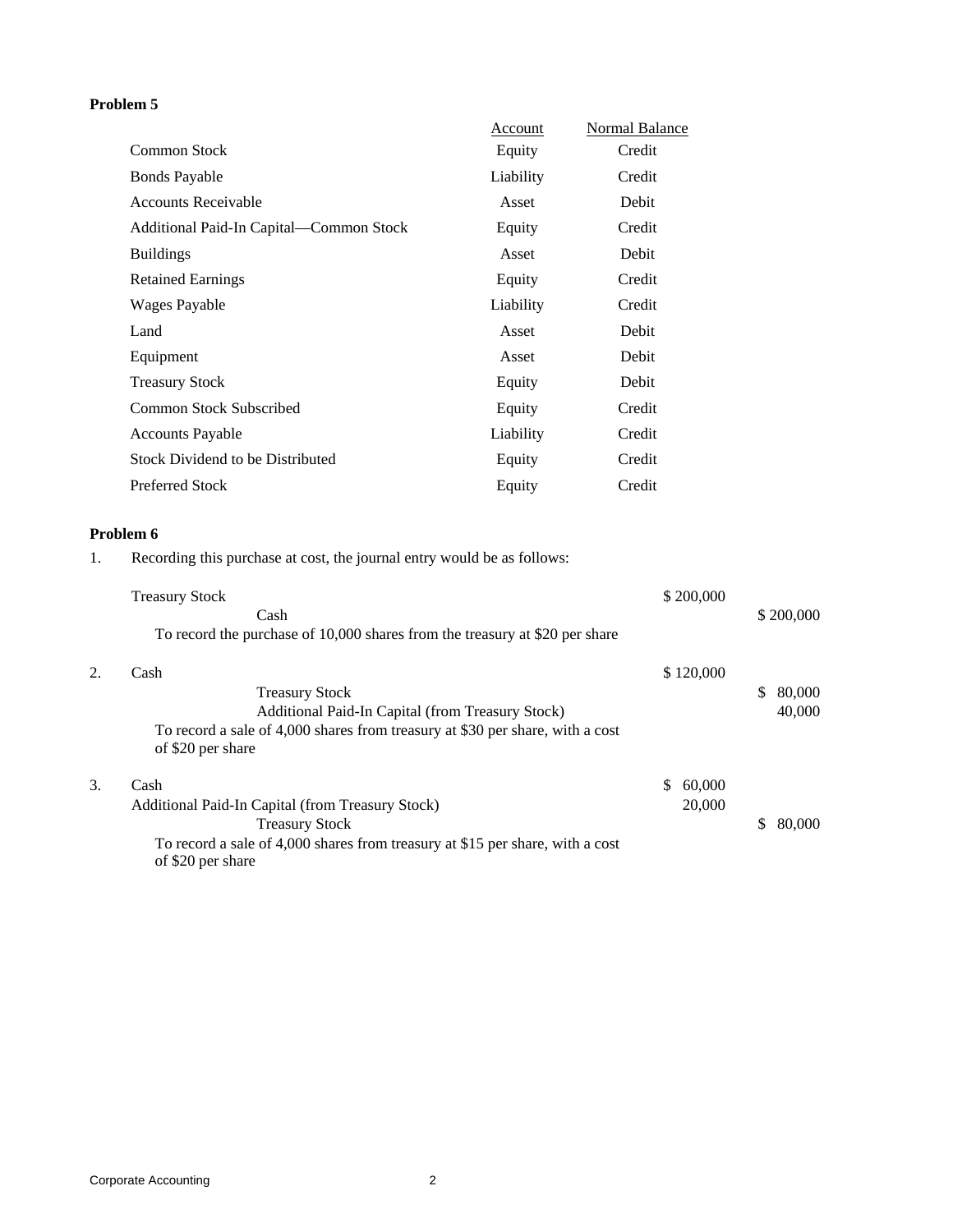### **Problem 7**

The journal entry to record the declaration of the dividend on April 1, 20X1, would be:

| <b>Retained Earnings</b> |                   | \$8,400 |         |
|--------------------------|-------------------|---------|---------|
|                          | Dividends Payable |         | \$8.400 |

On May 15, 20X1, the dividend payment date, the following entry would be made:

| Dividends Payable | \$8,400 |
|-------------------|---------|
| Cash              | \$8,400 |

No accounting entries are made on either the date of record or the ex-dividend date.

#### **Problem 8**

| 1a. | <b>Stock Subscriptions Receivable</b> |                                             |    | \$150,000 |               |
|-----|---------------------------------------|---------------------------------------------|----|-----------|---------------|
|     |                                       | Common Stock Subscribed                     |    |           | \$<br>50,000  |
|     |                                       | Additional Paid-In Capital in Excess of Par |    |           | 100,000       |
| $b$ | Cash                                  |                                             | S. | 90,000    |               |
|     |                                       | <b>Stock Subscriptions Receivable</b>       |    |           | \$<br>90,000  |
|     | Common Stock Subscribed               |                                             | \$ | 30,000    |               |
|     |                                       | Common Stock                                |    |           | \$<br>30,000  |
| 2.  |                                       | <b>Stockholders' Equity</b>                 |    |           |               |
|     | <b>Common Stock</b>                   |                                             |    |           | \$<br>330,000 |
|     | <b>Common Stock Subscribed</b>        |                                             |    |           | 20,000        |
|     | Paid-In Capital in Excess of Par      |                                             |    |           | 750,000       |
|     | <b>Retained Earnings</b>              |                                             |    |           | 95,000        |
|     |                                       | Total Stockholders' Equity                  |    |           | \$1,195,000   |

## **Problem 9**

- 1.  $$2,500,000$   $[= $5 \times 500,000$  shares issued]
- 2.  $$22,000,000$  [= \$10,000,000 + \$8,000,000 + \$1,500,000 + \$2,500,000]
- 3. \$4,000,000 [= 2,500,000 (common stock balance) + 1,500,000 (preferred stock)]
- 4. \$40.70 [= 22,000,000 (total stockholders' equity) 1,650,000 (callable value of preferred—30,000 shares @  $$55/s$ hare) = 20,350,000 ÷ 500,000 shares = \$40.70]
- 5. \$25 [= 10,000,000 PIC on common + 2,500,000 common stock account = 12,500,000 divided by 500,000 shares = \$25.00]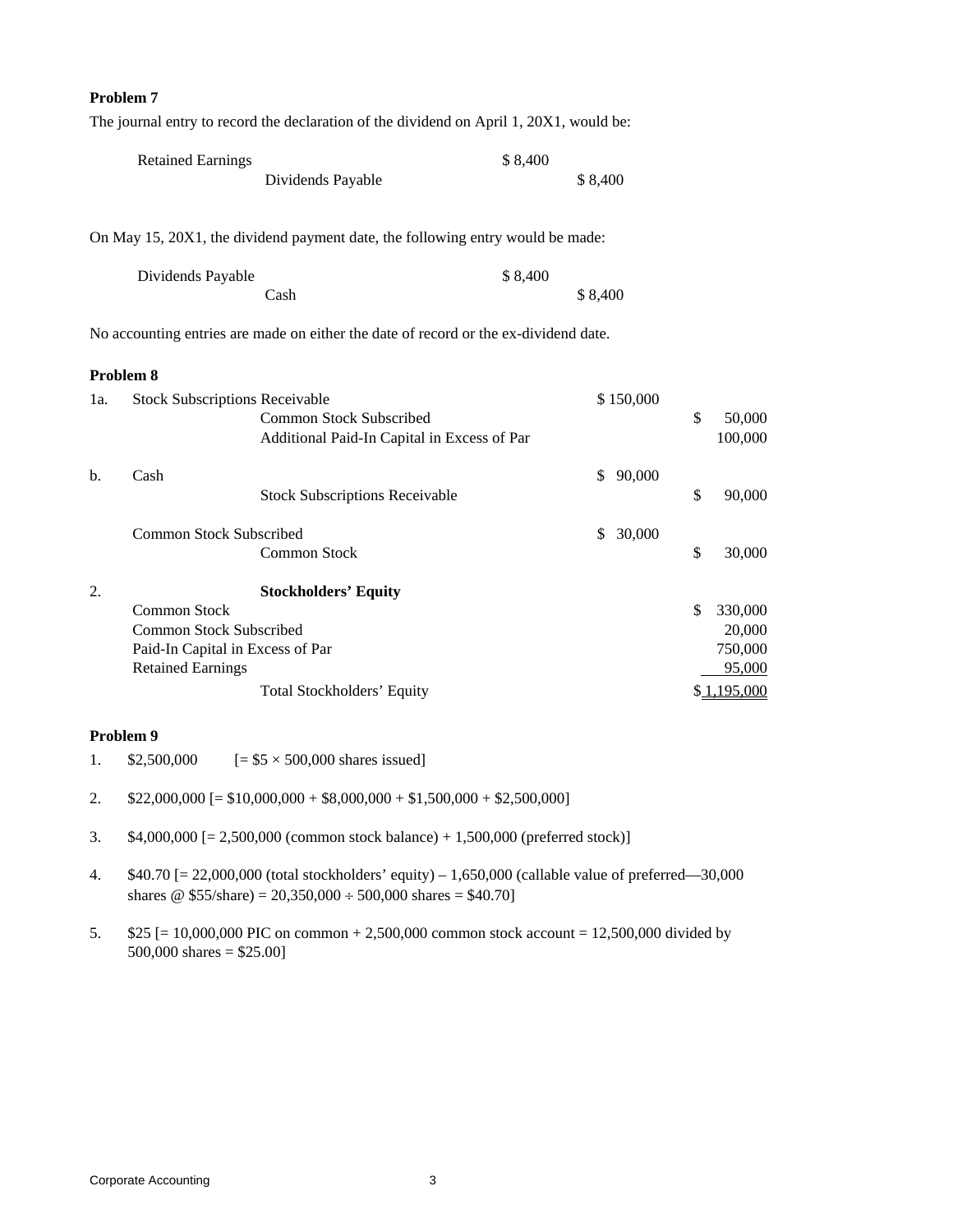| Problem 10 |            |                                                             |           |                     |           |
|------------|------------|-------------------------------------------------------------|-----------|---------------------|-----------|
| 4/01       | Cash       |                                                             |           | \$25,000            |           |
|            |            | Common Stock                                                |           |                     | \$20,000  |
|            |            | Additional Paid-In Capital in Excess of Par-Common Stock    |           |                     | 5,000     |
| 4/05       | Cash       |                                                             |           | \$52,500            |           |
|            |            | Preferred Stock                                             |           |                     | \$50,000  |
|            |            | Additional Paid-In Capital in Excess of Par-Preferred Stock |           |                     | 2,500     |
| 4/08       |            | <b>Retained Earnings</b>                                    |           | \$40,000            |           |
|            |            | Common Stock Dividend to be Distributed                     |           |                     | \$20,000  |
|            |            | Additional Paid-In Capital-Stock Dividend                   |           |                     | 20,000    |
| 4/15       |            | <b>Retained Earnings</b>                                    |           | \$2,000             |           |
|            |            | Dividends Payable                                           |           |                     | \$2,000   |
| 4/16       |            | <b>Retained Earnings</b>                                    |           | \$4,000             |           |
|            |            | Dividends Payable                                           |           |                     | \$4,000   |
| 4/25       |            | Dividends Payable                                           |           | \$6,000             |           |
|            |            | Cash                                                        |           |                     | \$6,000   |
| 4/27       |            | Common Stock Dividend to be Distributed                     |           | \$20,000            |           |
|            |            | Common Stock                                                |           |                     | \$20,000  |
| 4/30       |            | <b>Income Summary</b>                                       |           | \$200,000           |           |
|            |            | <b>Retained Earnings</b>                                    |           |                     | \$200,000 |
| Problem 11 |            |                                                             |           |                     |           |
|            | January 15 | Cash<br>Common Stock<br>Additional Paid-In Capital          | \$200,000 | \$10,000<br>190,000 |           |
|            | April 15   | Income Tax Expense<br>Income Tax Payable                    | \$35,000  | \$35,000            |           |
|            | May 30     | <b>Retained Earnings</b><br>Dividends Payable               | \$10,000  | \$10,000            |           |
|            | June 15    | Dividends Payable<br>Cash                                   | \$10,000  | \$10,000            |           |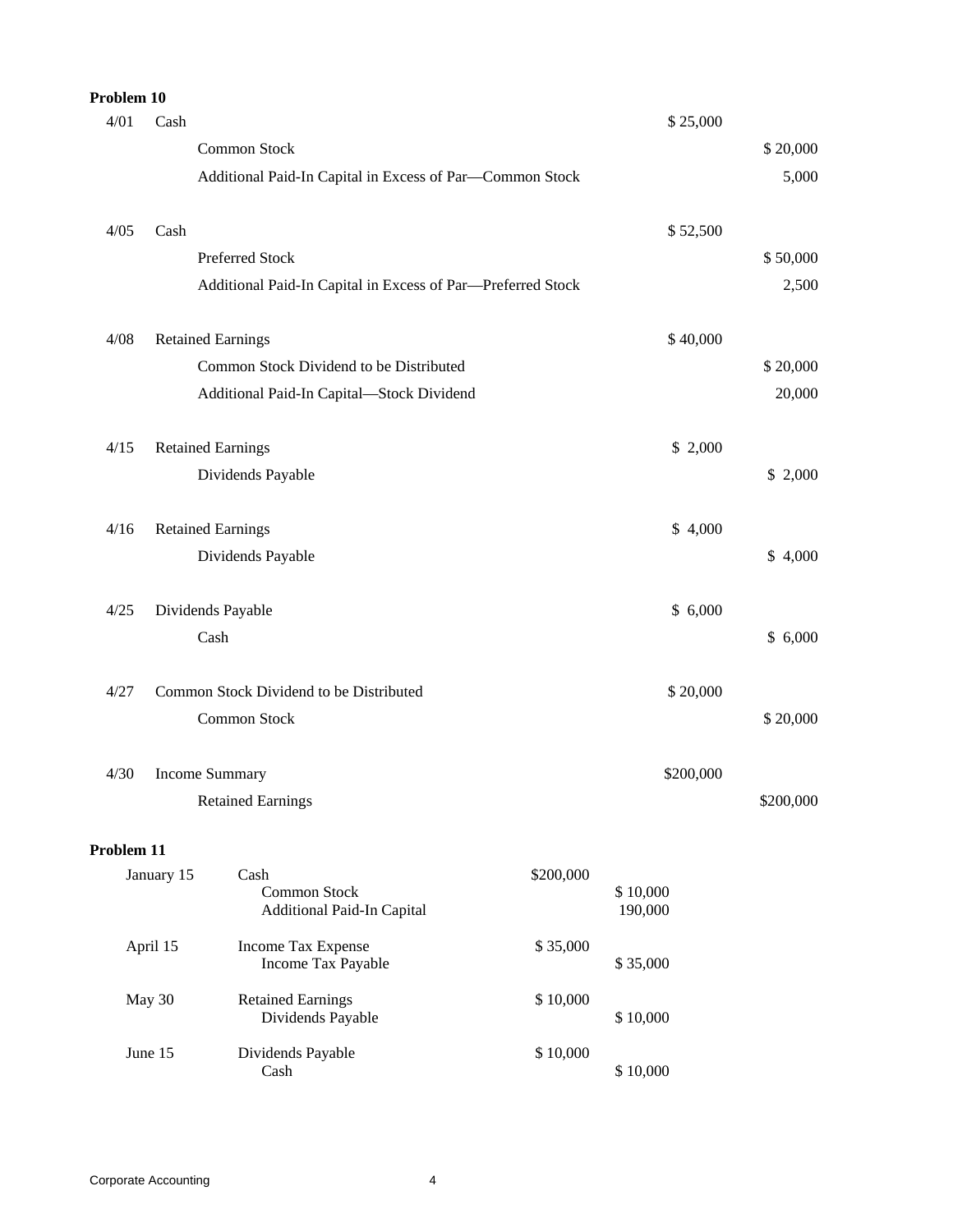|    | Problem 12                                                                                                                                                                                                                                                                                   |                            |                     |  |  |
|----|----------------------------------------------------------------------------------------------------------------------------------------------------------------------------------------------------------------------------------------------------------------------------------------------|----------------------------|---------------------|--|--|
| 1. | <b>Retained Earnings</b><br><b>Stock Dividend to Be Distributed</b><br>Additional Paid-In Capital: Stock Dividend<br>[200,000 shares $\times$ 10% = 20,000 shares $\times$ \$2 = \$40,000<br>20,000 shares $\times$ \$40 = \$800,000<br>20,000 shares $\times$ (\$40 – \$2) = \$760,000]     | \$800,000                  | \$40,000<br>760,000 |  |  |
|    | Later, when the stock dividend was actually distributed, the journal entry would be:                                                                                                                                                                                                         |                            |                     |  |  |
|    | <b>Stock Dividend to Be Distributed</b><br><b>Common Stock</b>                                                                                                                                                                                                                               | \$<br>40,000               | 40,000<br>S.        |  |  |
|    | Notice that in the case of this small stock dividend, Retained Earnings is decreased<br>by the number of shares in the dividend times the current market price of the stock.<br>Common Stock, of course, is eventually increased by the par value of the stock.                              |                            |                     |  |  |
| 2. | <b>Retained Earnings</b><br>Stock Dividend to Be Distributed<br>[200,000 shares $\times$ 30% = 60,000 shares $\times$ \$2/share = \$120,000]                                                                                                                                                 | \$120,000                  | \$120,000           |  |  |
|    | Later, when the stock dividend was actually distributed, the journal entry would be:                                                                                                                                                                                                         |                            |                     |  |  |
|    | <b>Stock Dividend to Be Distributed</b><br>Common Stock                                                                                                                                                                                                                                      | \$120,000                  | \$120,000           |  |  |
| 3. | Note that, in the case of the two-for-one stock split, there is no change in Total Assets,<br>no change in Total Liabilities, and no change in Total Stockholders' Equity. Thus, no<br>journal entry is made in the case of a stock split; rather, a memo is made in the general<br>journal. |                            |                     |  |  |
|    | Problem 13                                                                                                                                                                                                                                                                                   |                            |                     |  |  |
|    | Sea-Witch Restaurant Co.                                                                                                                                                                                                                                                                     |                            |                     |  |  |
|    | <b>Stockholders' Equity Section</b>                                                                                                                                                                                                                                                          |                            |                     |  |  |
|    | 8% Preferred Stock, \$100 par, callable at \$110, cumulative; 10,000 shares<br>authorized, 6,000 shares issued and outstanding<br>Common stock, no par, \$5 stated value; 500,000 shares authorized, 400,000<br>shares issued, 390,000 shares outstanding                                    | 600,000<br>\$<br>2,000,000 |                     |  |  |
|    | Common stock subscribed                                                                                                                                                                                                                                                                      | 50,000                     |                     |  |  |
|    | Additional Paid-In Capital-Preferred Stock                                                                                                                                                                                                                                                   | 30,000                     |                     |  |  |

| Auditional Faiu-III Capital—Freiericu Stock | <b>JU.UU</b> |
|---------------------------------------------|--------------|
| Additional Paid-In Capital—Common Stock     | 860,000      |
| Deficit                                     | (40,000)     |
| Less: Treasury Stock                        | (80,000)     |
| Total Stockholders' Equity                  | \$3,420,000  |